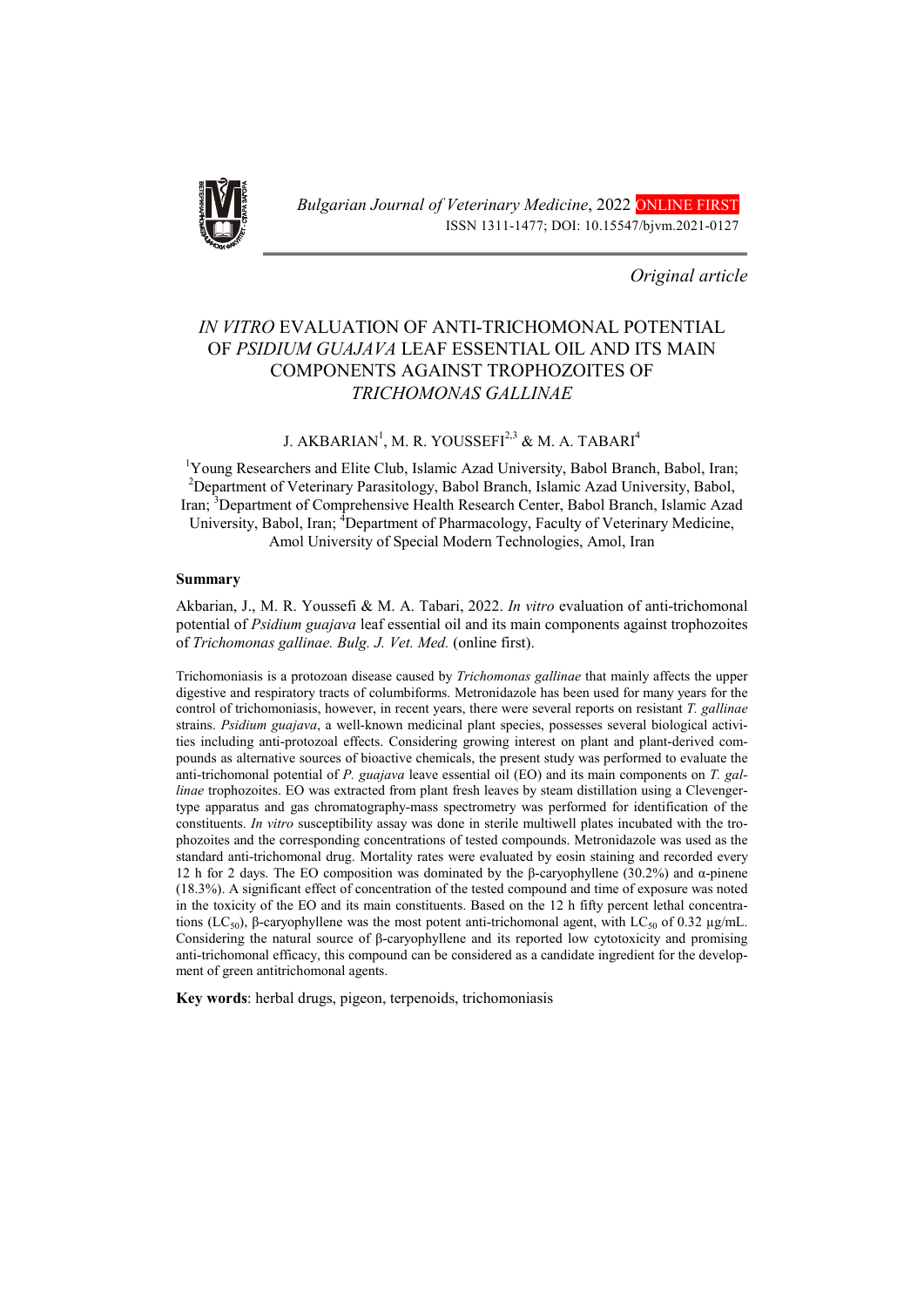# INTRODUCTION

Trichomonosis, a protozoan disease, is caused by the flagellate *Trichomonas gallinae*. It mainly affects the upper digestive and respiratory tracts of columbiforms, raptors and psittaciforms. Manifestations vary from subclinical to severe infection resulting in organ necrosis, tissue invasion, and death (Youssefi *et al.,* 2017). Although this disease affects individual birds or siblings in a nest in many cases, sizable epizootics have been reported, especially among free-ranging columbiforms. *Trichomonas gallinae* is a cosmopolitan parasite and its distribution is correlated closely with that of the rock pigeon, one of its most important hosts (Hashemi *et al.*, 2021).

*Psidium guajava* L. (from Myrtaceae family), commonly known as guava, is found in tropical America and South East Asia. Fruits, leaves and barks of this plant species have been used for a long time in traditional medicine for different ailments. Leaf extracts have also been reported to possess biological activities, including antioxidant, anti-inflammatory, antimicrobial, and anti-plasmodial effects (Machado *et al.,* 2018). A variety of compounds, including α-pinene, β-caryophyllene, limonene, and nerolidol, are found in the essential oil (EO) of the leaves of *P. guajava* and probably these constituents are the active parts for exerting biological activities of EO. Beta-caryophyllene is a natural bicyclic sesquiterpene and a constituent of many essential oils. Studies have revealed promising antibacterial and anti-parasitic activities of this compound on some major pathogenic organisms (Soares *et al.,* 2013; Moo *et al.,* 2020). Alpha-pinene, an organic compound of the terpenoid pinene class, is found in the oils of many plant species, notably the pine tree *(Pinus* sp.), *Eucalyptus* sp., and

rosemary (*Rosmarinus officinalis*). Pinenes show antibacterial, fungicidal, and insecticidal activities and exhibit some antiviral effects against infectious bronchitis virus (IBV) (Rivas da Silva *et al.,* 2012; Malekifard *et al,* 2021; Polanco-Hernández *et al.*, 2021).

Nitroimidazoles have been drugs of choice for the treatment of trichomoniasis for many years, however, there are several recent reports on resistant strains and failure of treatment with the recommended doses of these drugs in infected birds (Tabari *et al.,* 2021). Considering centuries of use of medicinal herbs, their robust background, and better compliance for natural compounds in the treatment of ailments, plant and plant-derived compounds can serve as an alternative source for the research and development of new anti-trichomonal agents. Bearing the above in mind, the present study was performed to evaluate the anti-trichomonal potential of a natural product *P. guajava* leaf EO and its main components, βcaryophyllene, and α-pinene on trophozoites of *T. gallinae* to find out the functional constituent of the EO and the possible underlying mechanistic interaction of the components.

### MATERIALS AND METHODS

#### *Chemicals*

Beta-caryophyllene and  $\alpha$ -pinene were purchased from Sigma (Germany). Tryptone/yeast extract/maltose (TYM) medium and foetal calf serum were also obtained from Sigma (Germany). Metrodidazole was a gift from Alborz Daru pharmaceutical company (Iran). All other chemicals were analytical grade and commercially available.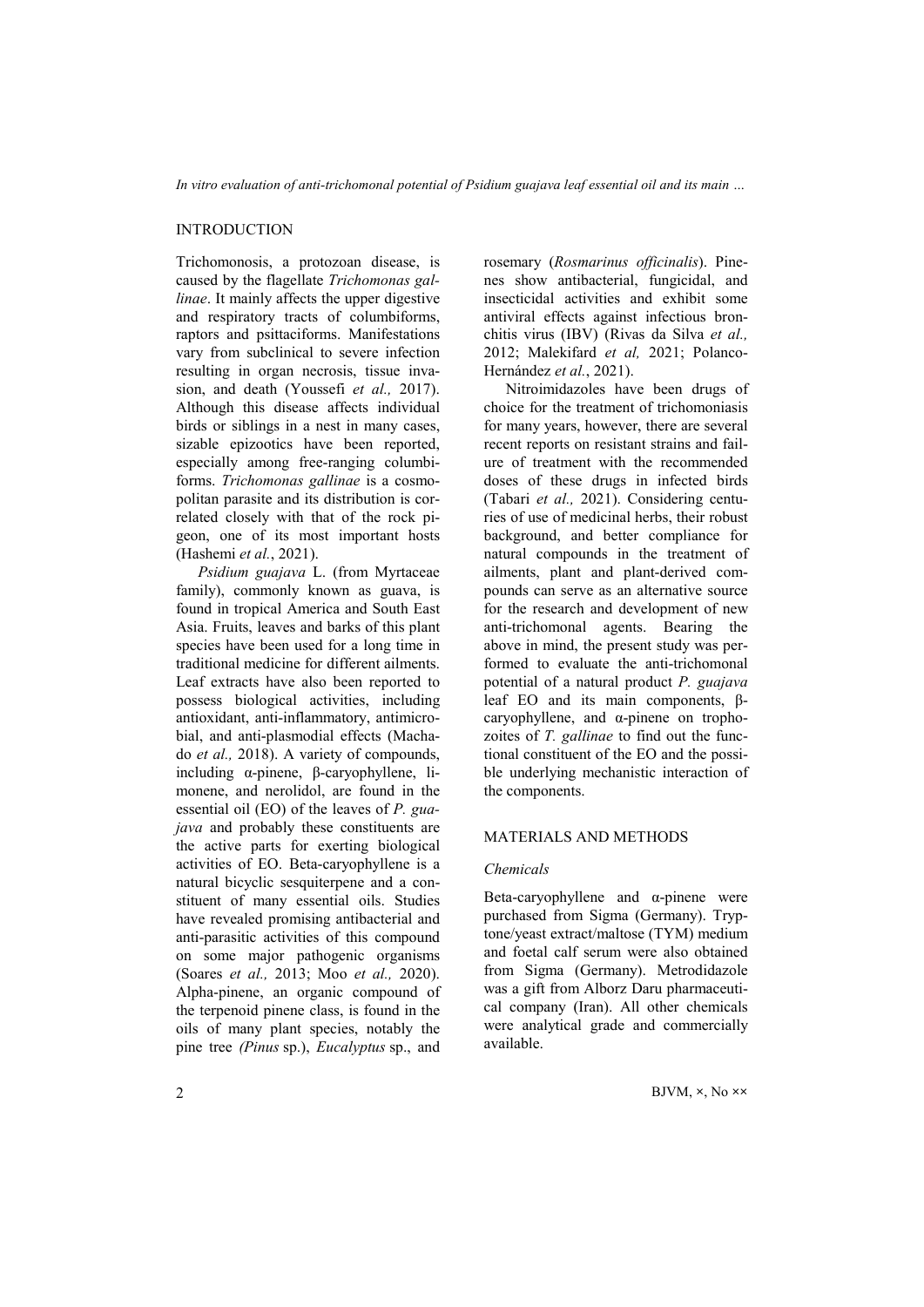#### *Plant material and essential oil extraction*

The fresh leaves of *P. guajava* were purchased from Mirnia Nahalestan (Babol, Mazandaran, Iran). Voucher specimen was authenticated and deposited at Herbarium of Sari University of Natural Resources, Sari, Iran under No.99-2024. Essential oil was extracted from leaves by steam distillation using a Clevenger-type apparatus and yielded 0.12% (w/w). The chemical analysis of the EO was carried out on an Agilent 7890A gas chromatograph equipped with 5975C mass spectrometer. The oil sample was diluted to 1% with n-hexane, and 2 µL of the solution was injected into the GC-MS system 3 times. The carrier gas was at a flow rate of 1.0 mL/min. The injector and detector temperatures were 230 and 250 °C, respectively. The identification of the EO compounds was based on the comparison of their retention indices and mass spectra with those contained in the commercial libraries.

#### *Parasite*

By using wet swabs, samples were taken from suspicious lesions in the oropharyngeal area of 10-week-old captive pigeons reared by local pigeon breeders. Wet smears were prepared and examined under a light microscope at  $\times 100$  and  $\times 400$ magnifications to confirm the existence of *T. gallinae*. Molecular characterisation of the isolates was also done and samples were confirmed as *T. gallinae* (data in press). Parasite culture was prepared by immersing oral swabs in TYM medium supplemented with 10% foetal calf serum (Sigma, Germany) and incubated at 37 °C (Youssefi *et al.,* 2017). When the parasites showed more than 95% mobility and normal morphology, sub-cultures were done on isolates during the logarithmic phase of growth every 48 h.

# *In vitro assay*

The method used for the *in vitro* assay was previously described (Tabari *et al.*, 2017). In brief, to examine the susceptibility of *T. gallinae* to *P. guajava* EO and its main components, β-caryophyllene and αpinene, sterile multi-well plates were used to incubate trophozoites with the corresponding tested compounds. A volume of 100 μL of culture medium containing  $1\times10^4$  parasites was pipetted into each well, as well as prediluted components to give final concentrations of 50, 25, 12.5, 6.25, 3.12 and 1.5 μg/mL in the final volume of 300 μL. For β-caryophyllene, and α-pinene because of showing 100% mortality at the aforementioned concentrations the diluted concentrations of 5, 2.5, 1.25, 0.625 and 0.312 μg/mL were used for *in vitro* susceptibility assays. Tween 20 (0.01% of final concentration) was used as solubilisation vehicle. Control wells received only Tween 20. Metronidazole at concentrations of 50, 25, 12.5, 6.25, 3.12 and 1.5 μg/mL was tested as the standard anti-trichomonal drug (Tabari *et al.,* 2021). For each concentration of tested compounds, assays were run in triplicate. The number of dead trophozoites in the medium were counted every 12 h (at time points of 12, 24, and 48 h) using the trypan blue exclusion assay (Tabari *et al.,* 2017).

# *Statistical analysis*

Statistical analysis was performed by comparing the mean mortality rates in different groups by one-way analysis of variance (ANOVA) and Tukey *post hoc* test. Differences between multiple time points were analysed by Repeated measures ANOVA, Bonferroni test. The 50 and 90 percent lethal concentrations  $LC_{50}$  and  $LC_{90}$  were calculated using Probit regression analysis (SPSS software version 22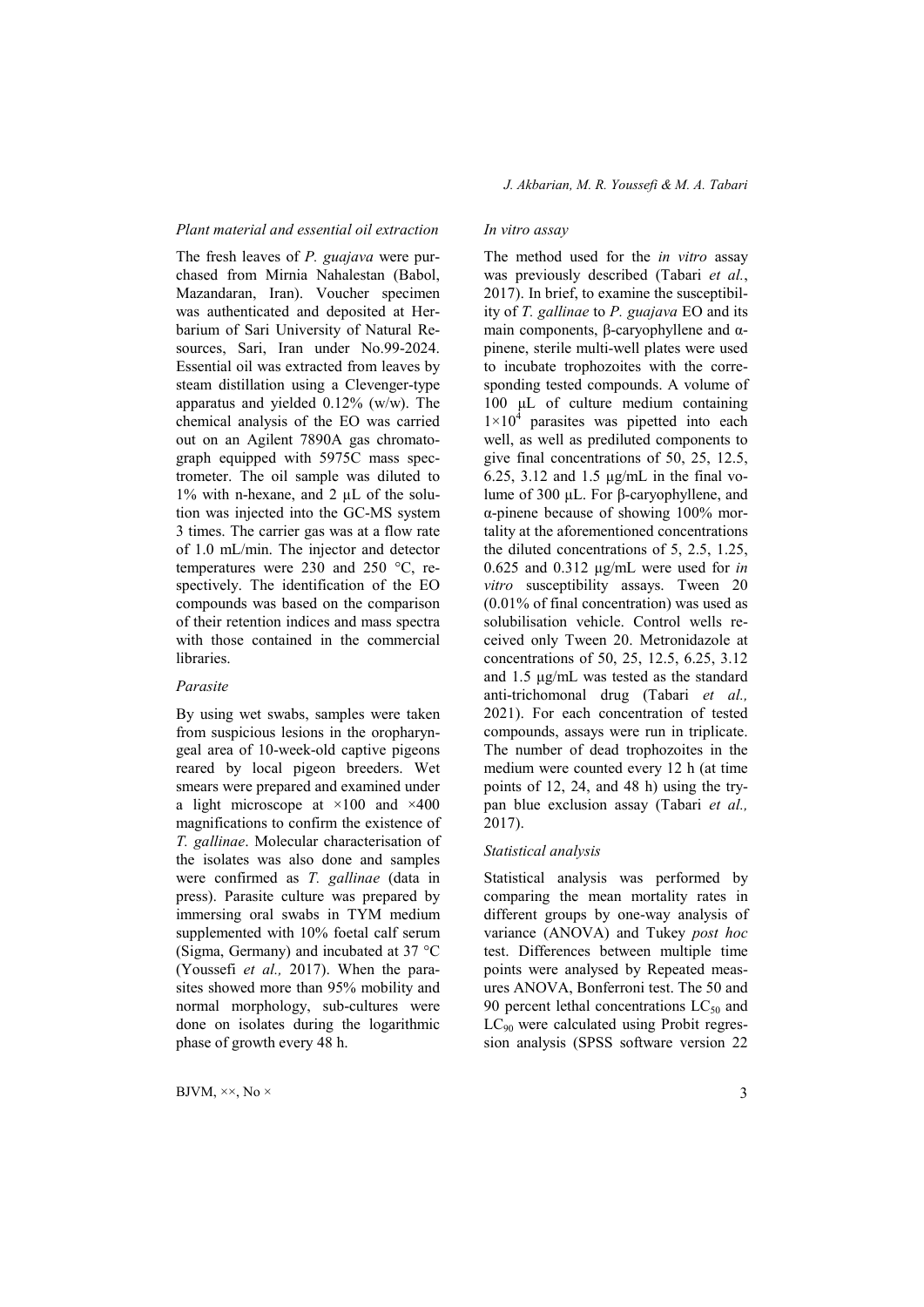(Chicago, Illinois, USA). For all tests, values of P<0.05 were considered statistically significant.

# RESULTS

#### *Chemical composition of EO*

The chemical constituents of *P. guajava* EO were identified by GC-MS analysis and are shown in Table 1. Thirty-one components were identified in EO, accounting for 99.5% of the total composition. The EO composition was dominated by the terpene alcohols including βcaryophyllene (30.2%) and α-pinene (18.3%) which were the most abundant components, followed by veridiflorene (11.4%) and limonene (8.6%).

| No                      | Component <sup>a</sup>        | Calculated RI <sup>b</sup> | Abundance $(\%)^c$ |  |
|-------------------------|-------------------------------|----------------------------|--------------------|--|
| $\mathbf{1}$            | $\alpha$ -Thujone             | 932                        | 0.3                |  |
| $\sqrt{2}$              | $\alpha$ -Pinene              | 941                        | 18.3               |  |
| $\overline{\mathbf{3}}$ | $\beta$ -Pinene               | 970                        | 0.4                |  |
| 4                       | Myrcene                       | 991                        | 0.5                |  |
| 5                       | $p$ -Cymene                   | 1019                       | 0.3                |  |
| 6                       | Limonene                      | 1025                       | 8.6                |  |
| 7                       | $(Z)$ - $\beta$ -Ocimene      | 1037                       | 0.5                |  |
| $\,$ $\,$               | $\gamma$ -Terpinene           | 1056                       | 0.4                |  |
| 9                       | $cis$ - $\beta$ -Terpineol    | 1130                       | tr                 |  |
| 10                      | Terpinen-4-ol                 | 1172                       | 0.2                |  |
| 11                      | $\alpha$ -Terpineol           | 1185                       | 1.3                |  |
| 12                      | Bornyl acetate                | 1275                       | 0.9                |  |
| 13                      | Neryl acetate                 | 1348                       | 0.7                |  |
| 14                      | Geranyl acetate               | 1364                       | 3.5                |  |
| 15                      | $\alpha$ -copaene             | 1388                       | 7.1                |  |
| 16                      | $\beta$ -Elemene              | 1389                       | 0.4                |  |
| 17                      | $\alpha$ -Gurjunene           | 1409                       | 0.4                |  |
| 18                      | Aromadendene                  | 1420                       | 1.8                |  |
| 19                      | $\beta$ -Caryophyllene        | 1428                       | 30.2               |  |
| 20                      | $\alpha$ -Humulene            | 1440                       | 3.2                |  |
| 21                      | $(E)$ -β-Farnesene            | 1452                       | 0.4                |  |
| 22                      | $\gamma$ -Gurjunene           | 1473                       | 0.2                |  |
| 23                      | Germacrene D                  | 1482                       | 1.6                |  |
| 24                      | Veridiflorene                 | 1498                       | 11.4               |  |
| 25                      | $(E,E)$ - $\alpha$ -Farnesene | 1506                       | 0.2                |  |
| 26                      | $\gamma$ -Cadinene            | 1514                       | 3.4                |  |
| 27                      | δ-Guaiol                      | 1520                       | 0.3                |  |
| 28                      | δ-Cadinene                    | 1525                       | 1.6                |  |
| 29                      | (E)- $γ$ -Bisabolene          | 1539                       | 0.8                |  |
| 30                      | $\beta$ -Eudesmol             | 1650                       | 0.5                |  |
| 31                      | Cadalene                      | 1676                       | 0.1                |  |
|                         | Total identified (%)          |                            | 99.5               |  |

Table 1. Chemical composition of the *Psidium guajava* essential oil.

<sup>a</sup>Compounds are listed in order of their elution from a HP-5MS column. <sup>b</sup> Linear retention index on HP-5MS column, experimentally determined using homologous series of  $C_8-C_{30}$  alkanes. <sup>c</sup>Relative percentage values are means of three determinations with a RSD% in all cases below 10%.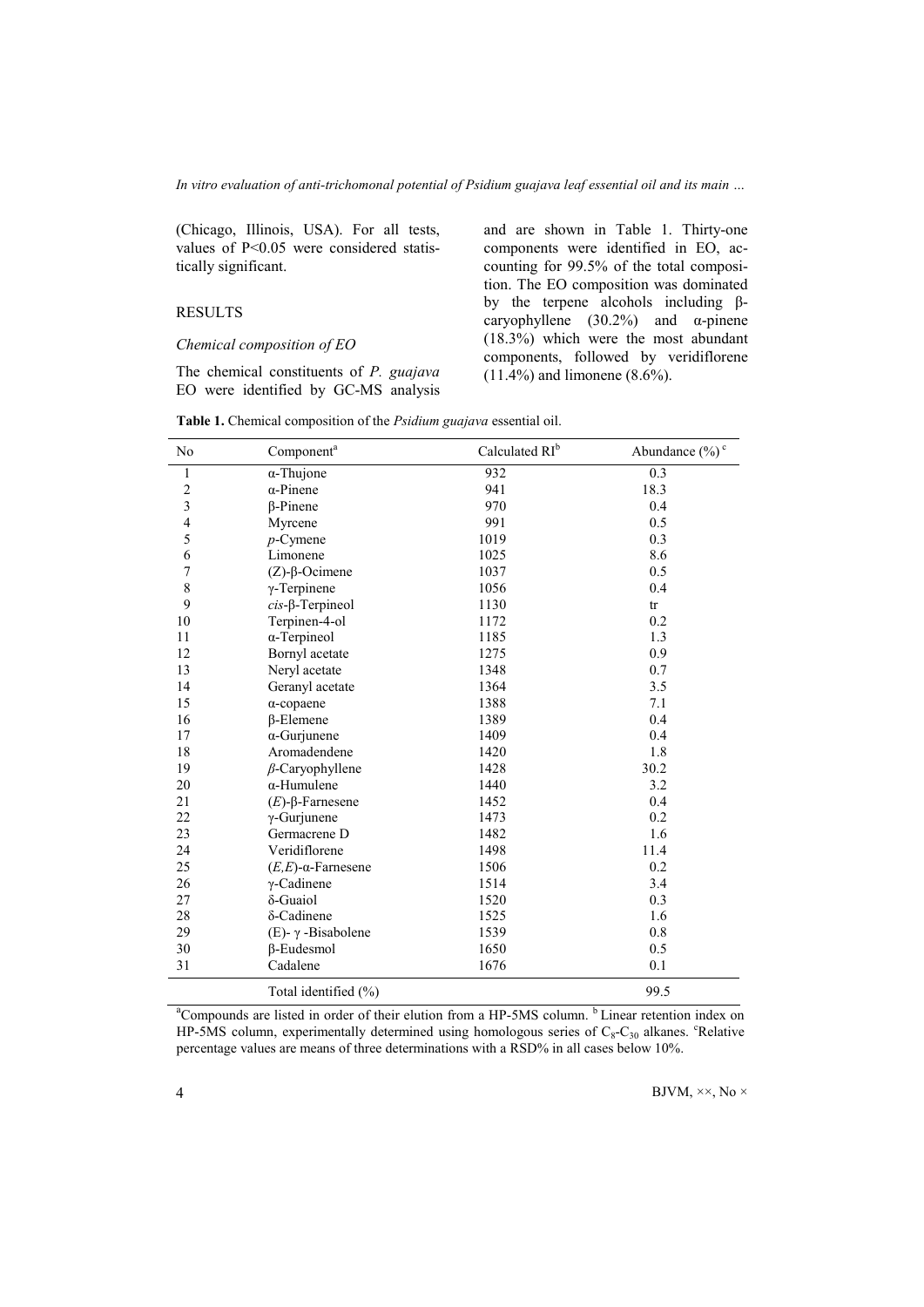*Anti-trichomonal activity*

Mean mortality rates of trophozoites of *T. gallinae* after 12, 24, and 48 h of exposure to different concentrations of EO and metronidazole are demonstrated on Fig. 1. For all tested compounds, a significant effect of tested concentration (P<0.001), the time of exposure  $(P<0.001)$  and their interaction (P=0.001) were noted. At 50, 25, and 12.5 µg/mL guava EO resulted in higher than 90% mortality in trophozoites; no significant difference was observed in comparison of these concentrations at different time points  $(P>0.05)$ . The same results were recorded for 50, 25, and 12.5 µg/mL of metronidazole. For EO of guava and metronidazole at the concentrations of 6.25, 3.12, 1.56, and 0.78 µg/mL, toxic effect of these concentrations increased by passing time (P<0.05). EO of guava showed a good anti-trichomonal activity, and at the concentration of 6.25 after 24 h killed 81% of trophozoites while the standard anti-trichomonal medication, metronidazole, killed 84% of trophozoites. At the lowest tested concentration, 0.78 µg/mL EO of guava and metronidazole resulted in 19.33 and 34.66% mortality rates, respectively.

Fig. 2 shows toxicity of β-caryophyllene and α-pinene on trophozoites of *T. gallinae*. Main constituents of guava EO, β-caryophyllene and α-pinene displayed promising anti-trichomonal activity. At the concentration of 5 µg/mL β-caryophyllene led to 95.33% mortality after 48 h which was significantly higher relative to 84.66% mortality at the time point of 12 h ( $P<0.05$ ). At the time points of 12, 24, and 48 h,  $\alpha$ -pinene at the concentration of 5 µg/mL resulted in 74, 75.33, and 82% mortality rates, respectively. Beta-caryophyllene and  $α$ -pinene, at their lowest tested concentrations, led to 48 h

mortality rates of 36.66 and 74.66%, respectively.

Based on the 12 h calculated  $LC_{50}$  and LC<sub>90</sub> values, β-caryophyllene presented the most potent anti-trichomonal activity among all tested compounds of the present study, with  $LC_{50}$  and  $LC_{90}$  values of 0.32, and 10.31 µg/mL, respectively (Table 2). Based on the obtained LC<sub>50</sub>s,  $\alpha$ pinene and β-caryophyllene were more potent than guava essential oil (2.70  $\mu$ g/mL), however, by comparing LC<sub>90</sub> values, in spite of lower value for βcaryophyllene (10.31 µg/mL) relative to guava essential oil (12.54 µg/mL), due to the overlapping confidence limits, no significant difference was noted in their antitrichomonal efficacies. The standard antitrichomonal drug, metronidazole led to the LC<sub>50</sub> and LC<sub>90</sub> values of 2.17 and 9.72 µg/mL, respectively.

# DISCUSSION

A promising alternative to overcome the resistance to current parasiticides and to avoid the ecological costs of their use is searching for novel nature-derived antiparasitic agents (Piña *et al.,* 2017). In the present study, β-caryophyllene was the major component of the EO of *P. guajava*. This finding was in line with reports showing *P. guajava* EO as an excellent source of this compound (Santos *et al.,* 1998; Arain *et al.,* 2019). However, comparison between the present study with that of Arain *et al.* (2019) showed some differences in reported minor constituents. The higher limonene and veridiflorene components of the *P. guajava* leaf EO have also been reported by Weli *et al.* (2019) from Oman. Differences in the chemical ingredients of the *P. guajava* leaf EOs are most probably due to the geographical as well as meteorological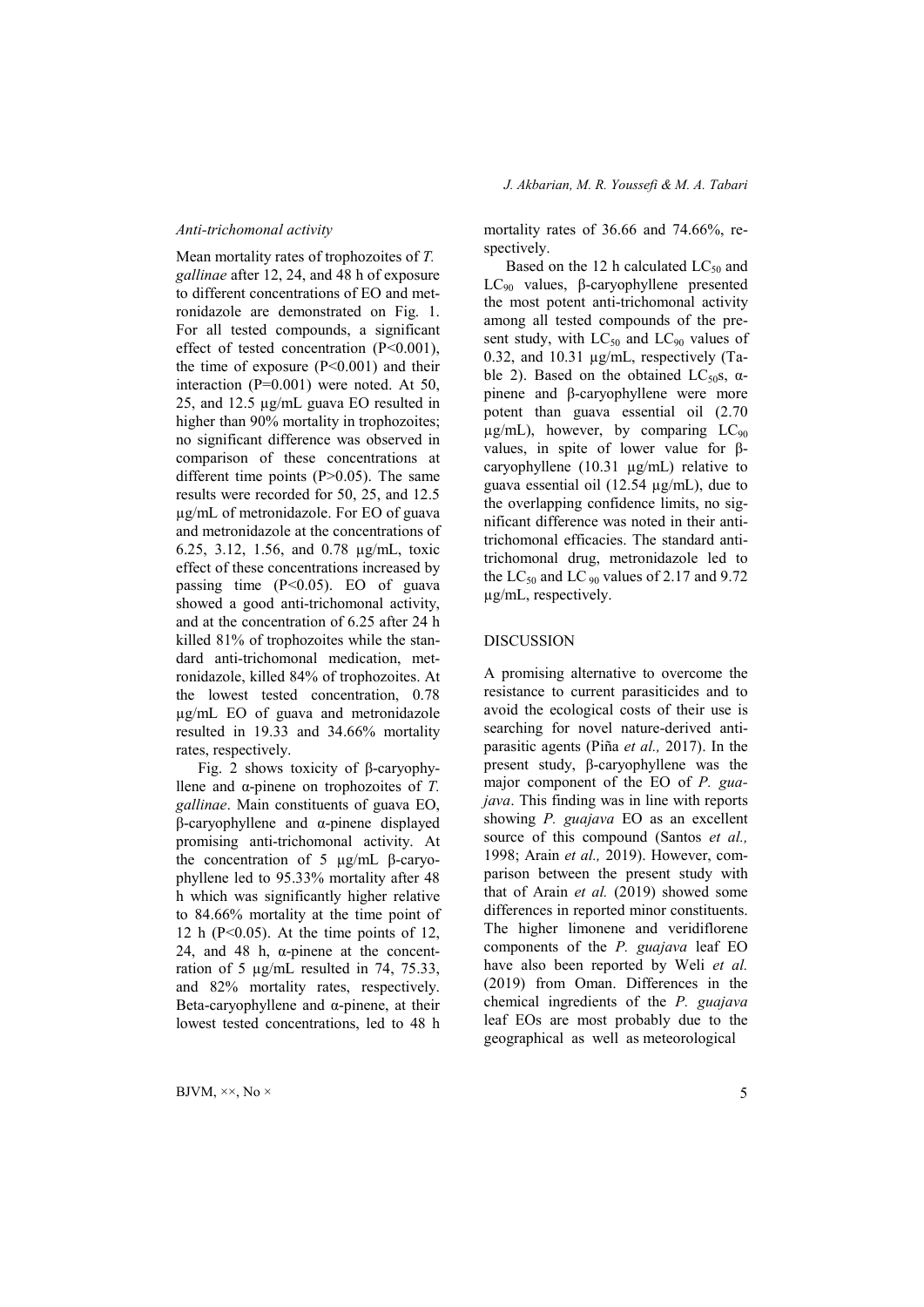

*In vitro evaluation of anti-trichomonal potential of Psidium guajava leaf essential oil and its main …*

different between concentrations (ANOVA, Tukey's HSD test, P<0.05).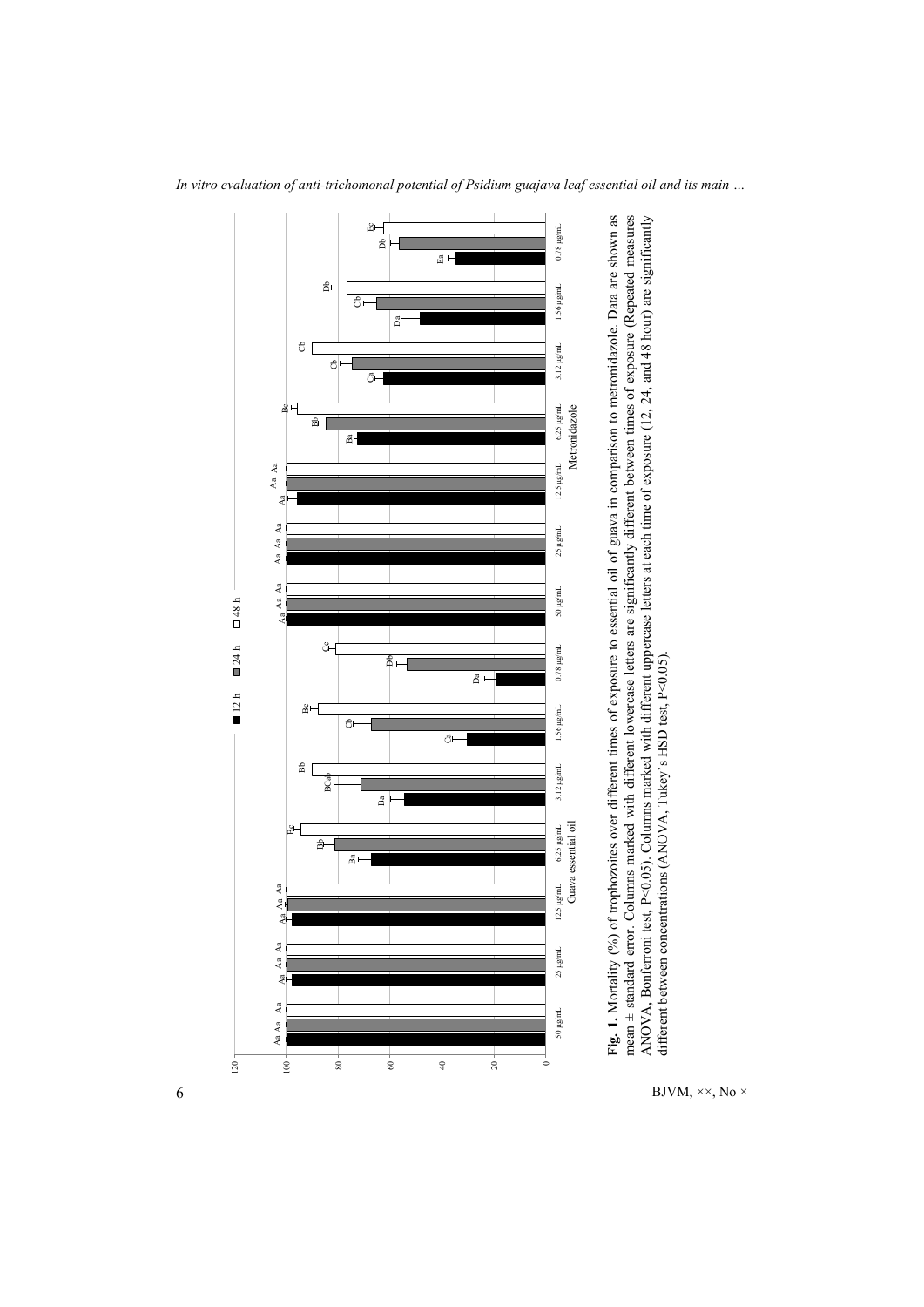

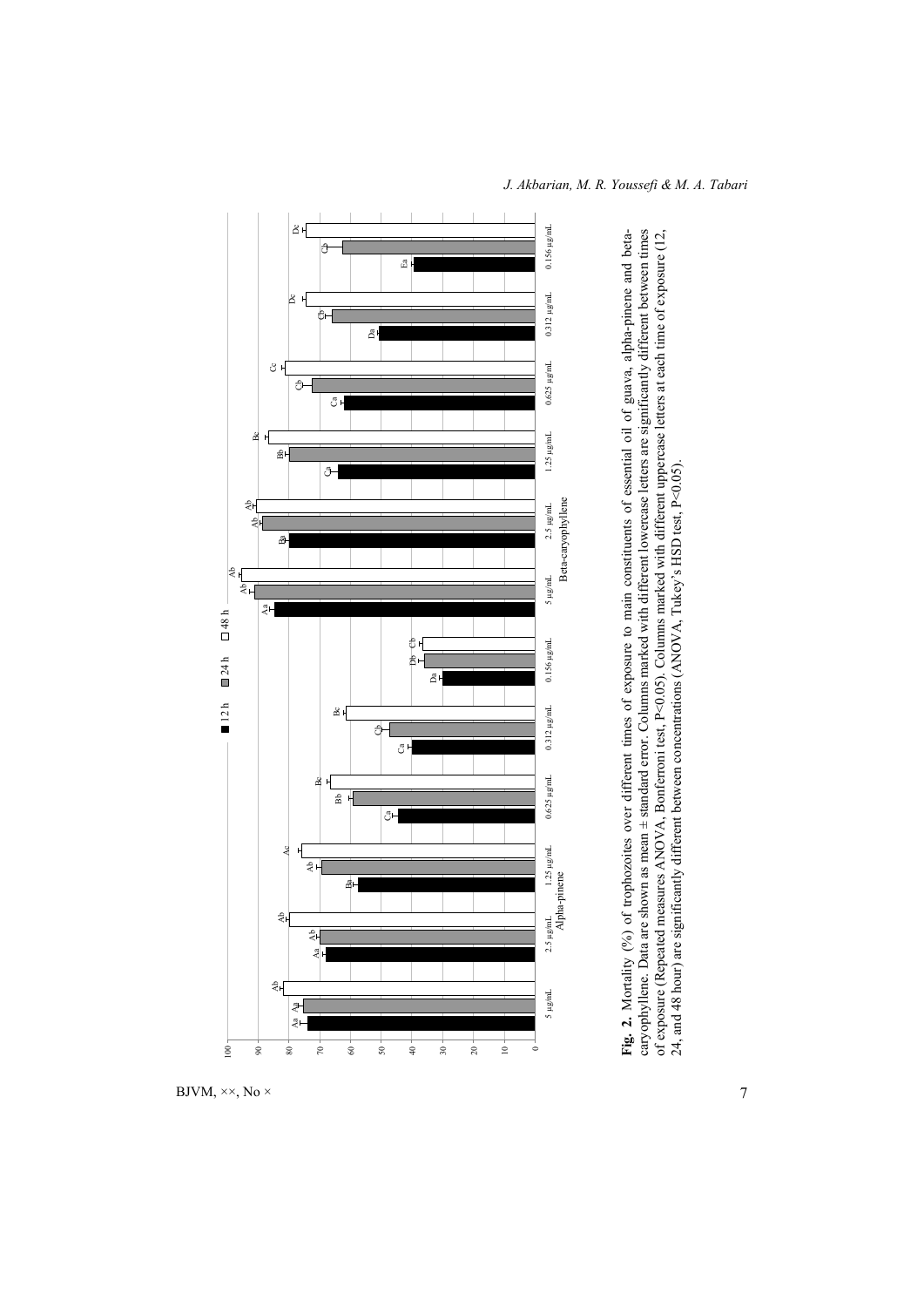Table 2. Probit analysis of lethal concentrations 50 and 90 ( $LC_{50}$  and  $LC_{90}$ ) for the essential oil of guava, its two main constituents, alpha-pinene and beta-caryophyllene, and the standard antitrichomonal chemotherapeutic, metronidazole for their activity against trophozoites of *Trichomonas gallinae*

| Components    | Concentration<br>$(\mu g/mL)$ | 12 h morta-<br>lity $(\% ) \pm SE$ | $LC_{50}$ (µg/mL)<br>(LCL-UCL) | $LC_{90}$ (µg/mL)<br>(LCL-UCL) | $\chi^2$<br>$(df)^b$ |
|---------------|-------------------------------|------------------------------------|--------------------------------|--------------------------------|----------------------|
|               |                               |                                    |                                |                                |                      |
| Alpha-pinene  | 0.156                         | $30.00 \pm 2.00$                   | 0.73                           | 30.50                          | 0.64                 |
|               | 0.312                         | $40.00 \pm 2.00$                   | $(0.52 - 0.99)$                | $(13.94 - 51.81)$              | (4)                  |
|               | 0.625                         | $44.66 \pm 3.05$                   |                                |                                | n.s.                 |
|               | 1.25                          | $57.66 \pm 2.51$                   |                                |                                |                      |
|               | 2.50                          | $68.00 \pm 2.00$                   |                                |                                |                      |
|               | 5.00                          | 74.00 ± 4.00                       |                                |                                |                      |
| Beta-         | 0.156                         | $39.33 \pm 1.15$                   | 0.32                           | 10.31                          | 1.88                 |
| caryophyllene | 0.312                         | $50.66 \pm 1.15$                   | $(0.20 - 0.44)$                | $(5.76 - 16.22)$               | (4)                  |
|               | 0.625                         | $62.00 \pm 2.00$                   |                                |                                | n.s.                 |
|               | 1.25                          | $64.00\pm4.00$                     |                                |                                |                      |
|               | 2.50                          | $80.00 \pm 2.00$                   |                                |                                |                      |
|               | 5.00                          | $84.66 \pm 3.05$                   |                                |                                |                      |
| Guava         | 0.78                          | $19.33 \pm 4.16$                   | 2.70                           | 12.54                          | 7.58                 |
| essential oil | 1.56                          | $30.33 \pm 5.50$                   | $(2.32 - 3.11)$                | $(10.24 - 16.10)$              | (5)                  |
|               | 3.12                          | $54.66 \pm 5.03$                   |                                |                                | n.s.                 |
|               | 6.25                          | $67.33 \pm 5.03$                   |                                |                                |                      |
|               | 12.5                          | $92.66 \pm 4.61$                   |                                |                                |                      |
|               | 25.0                          | $98.00 \pm 2.00$                   |                                |                                |                      |
|               | 50.0                          | $100.00 \pm 0.00$                  |                                |                                |                      |
| Metronidazole | 0.78                          | $34.66 \pm 3.05$                   | 2.17                           | 9.72                           | 3.86                 |
|               | 1.56                          | $48.66 \pm 7.02$                   | $(1.30 - 2.90)$                | $(8.42 - 11.65)$               | (5)                  |
|               | 3.12                          | $62.66 \pm 7.02$                   |                                |                                | n.s.                 |
|               | 6.25                          | $72.66 \pm 1.15$                   |                                |                                |                      |
|               | 12.5                          | $96.00 \pm 3.46$                   |                                |                                |                      |
|               | 25.0                          | $100.00 \pm 0.00$                  |                                |                                |                      |
|               | 50.0                          | $100.00 \pm 0.00$                  |                                |                                |                      |

LCL: lower confidence limit; UCL: upper confidence limit;  $\chi$ 2: Chi2; df: degree of freedom; n.s. not significant.

differences of the regions of collected plant material. It has been well documented that sunlight, temperature, relative humidity and altitude in different locations are the key factors that could change physiology and EO production in plants (Khalid *et al.,* 2020).

The toxicity of guava on several flagellated protozoa including: *Giardia*, *Trichomonas*, *Leishmania*, and *Trypanosoma* sp. has been previously reported (Muelas-Serrano *et al*., 2000; de Souza *et al*., 2017; Machado *et al*., 2018). It has been shown that the viability of *G. lamblia* trophozoites was affected by guava leaf decoction at 5 and 10% dilutions, and resulted in the reduction of viability to 40% in the treated trophozoites. On the other hand, metronidazole at 10 µg/mL showed higher activity and led to about 20% viability in trophozoites (Birdi *et al*., 2011; Morais-Braga *et al*., 2016).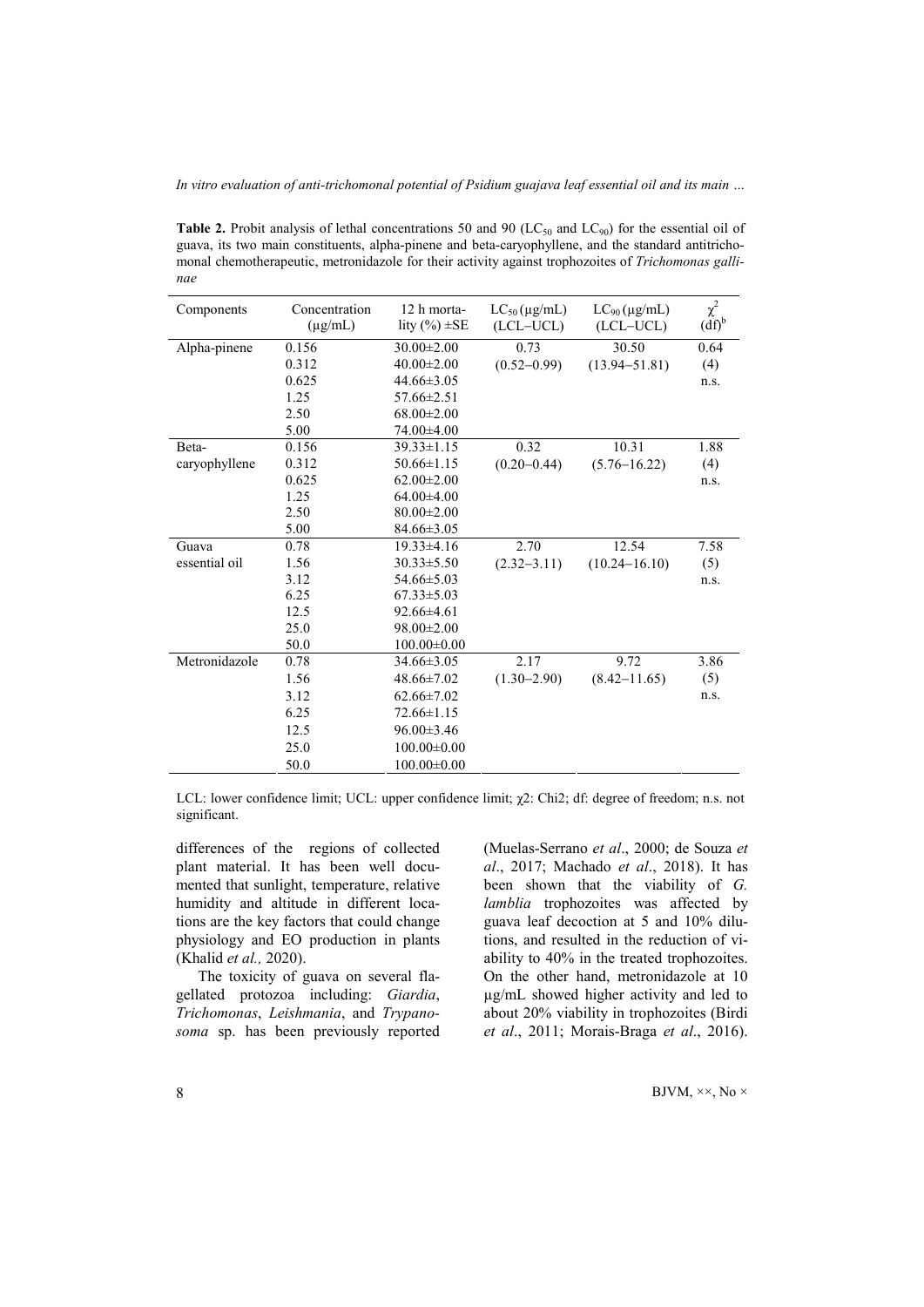The aqueous and dichloromethane:methanol extracts of leaves of guava have been reported to be active against protozoa *Trichomonas vaginalis* at the concentrations of 4 and 1 mg/mL, respectively (Van Vuuren & Naidoo, 2010). In line with these findings, the present study demonstrated *in vitro* toxicity of guava on trophozoites of *T. gallinae*. Among the studies on toxicity of natural plant-derived preperations on *T. galline*, Youssefi *et al.* (2017) have reported toxic effects of *Artemisia sieberi* on *T. gallinae* with minimum inhibitory concentration (MIC) of 10 µg/mL. Four days of treatment with *A. sieberi* EO at dose of 50 mg/kg in pigeons experimentally infected with trichomoniasis resulted in the total eradication of the infection and full recovery of birds (Youssefi *et al.,* 2017). Anti-trichomonal effects of *Lavandula angustifolia* and *Zingiber officinale* extracts were also measured on *T. gallinae* and compared with metronidazole. The 24-h MIC values of 25 μg/mL, and 50 μg/mL were reported for *Z. officinale* and *L. angustifolia,* respectively. The MIC value obtained for metronidazole in 24-h was 50 μg/mL (Malekifard *et al.,* 2021). In the present study, guava EO at a concentration of 12.5 µg/mL caused more than 90% mortality in *T. gallinae* after 12 h of exposure, and resulted in  $LC_{50}$  value of 2.7  $\mu$ g/mL.

It should be noted that in spite of several studies on plant derived extracts on *T. gallinae*, no market penetration for these preparations has been reported; probably, due to the inconsistency in the chemical compositions of taxonomically same species growing in different parts of the world. One way to overcome this problem is isolation of the active ingredients and introducing them as compounds for further research and development of active pharmaceuticals. Based on this approach, in the present study main chemical components of *P. guajava* EO were tested for their anti-trichomonal efficacy. Among tested compounds, β-caryophyllene was the most potent anti-trichomonal agent with 12-h  $LC_{50}$  values of 0.32 μg/mL. In line with this finding, a strong leishmanicidal activity of β-caryophyllene against *L. amazonensis* with 12-h  $IC_{50}$ value of 5 μg/mL was reported (Soares *et al*., 2013). It has also been demonstrated that mixture of 4:1 of β-caryophyllene and lupenone were active against promastigotes of *L. amazonensis, L. braziliensis, L. mexicana, L. tropica*, and *L. aethiopica*, with inhibitory concentrations ranging from 14 to 39.3 μg/mL. The mixture of terpenoid compounds was more potent than the β-caryophyllene *per se*. The mixture led to increased production of NO,  $H_2O_2$ , and cytokines; also caused an immunomodulatory effect, without cytotoxicity (Polanco-Hernández *et al*., 2021). On the other hand, in the present study, mixture of β-caryophyllene in the whole *P. guajava* EO did not cause higher antitrichomonal activity of the whole EO relative to the main ingredients, βcaryophyllene and  $\alpha$ -pinene. Synergistic or additive effects between the ingredients of *P. guajava* EO probably does not exist and some antagonistic interactions are responsible for the lower anti-trichomonal activity of the whole EO. The same antagonistic interactions of the chemical ingredients have been previously reported for some other EOs. Considering the natural source of β-caryophyllene, its reported low cytotoxicity and promising antitrichomonal efficacy, after further toxicological studies this compound can be considered as a candidate ingredient for development of novel anti-trichomonal agent.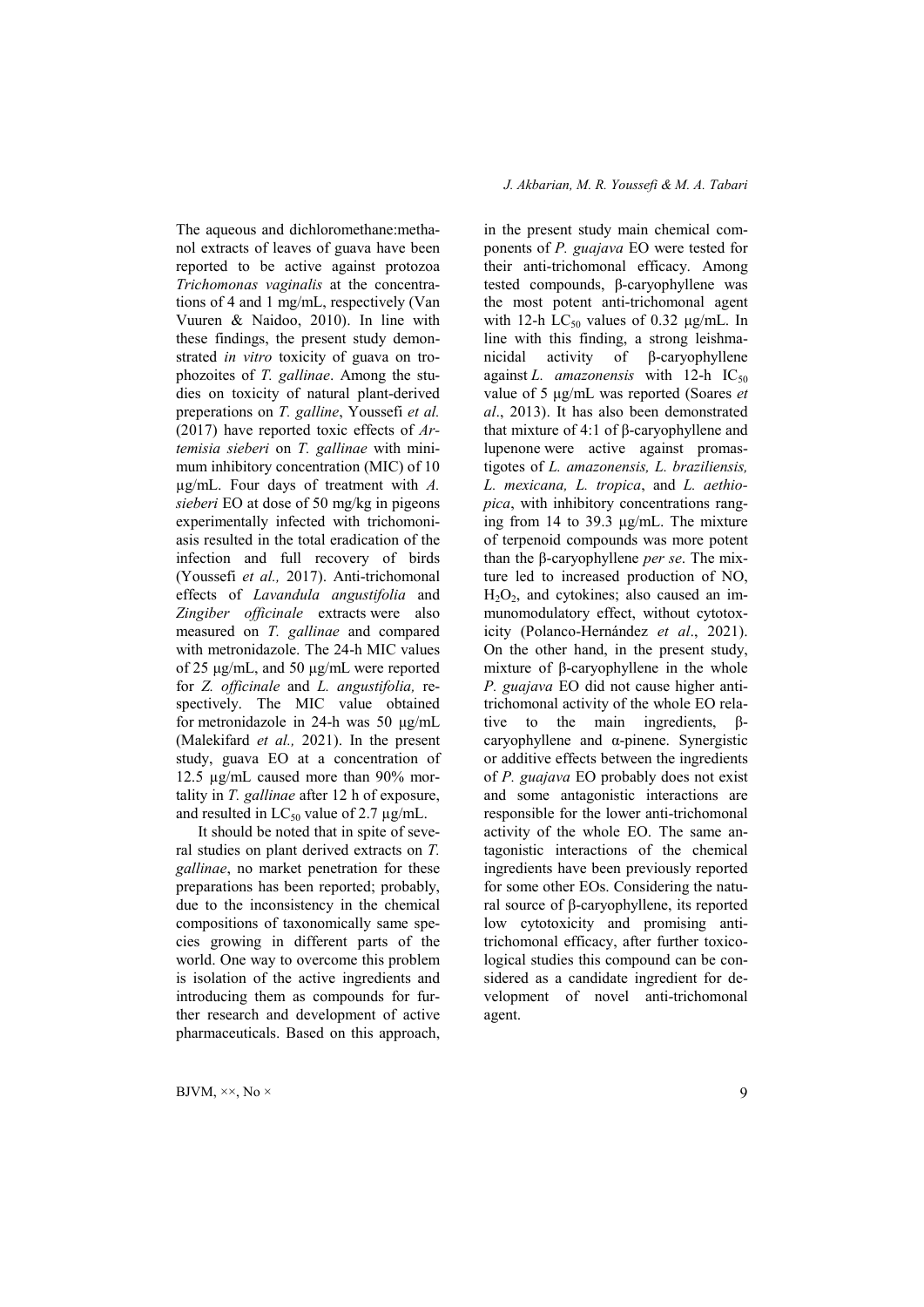*In vitro evaluation of anti-trichomonal potential of Psidium guajava leaf essential oil and its main …*

REFERENCES

- Arain, A., S. T. Hussain Sherazi, S. Mahesar & A. Sirajuddin, 2019. Essential oil from *Psidium guajava* leaves: An excellent source of β-caryophyllene. *Natural Product Communications,* 14, 1934578X1984 3007.
- de Souza, C. E. S., A. R. P. da Silva, M. C. V. Gomez, Rolóm, M., Coronel, C., da Costa, J. G. M & H. D. M. Coutinho, 2017. Antitrypanosoma, anti-leishmania and cytotoxic activities of natural products from *Psidium brownianum* Mart. ex DC. and *Psidium guajava* var. Pomifera analysed by LC–MS. *Acta Tropica*, 176, 380–384.
- Hashemi, N., D. Ommi, P. Kheyri, F. Khamesipour, W. N. Setzer & M. Benchimol, 2021. A review study on the antitrichomonas activities of medicinal plants. *International Journal for Parasitology: Drugs and Drug Resistance*, 15, 92-104.
- Khalid, K. A., E. F. Essa, H. M. Ismaiel & A. A. Elsayed, 2020. Effects of geographical locations on essential oil composition of navel orange leaves and flowers. *Journal of Essential Oil Bearing Plants,* 23, 139-148.
- Machado, A. J., A. T. Santos, G. M. Martins, R. P. Cruz, M. D. S. Costa, F. F. Campina & J. N. Carneiro, 2018. Antiparasitic effect of the *Psidium guajava* L. (guava) and *Psidium brownianum* MART. EX DC. (araçá-de-veado) extracts. *Food and Chemical Toxicology*, 119, 275-280.
- Malekifard, F., M. Tavassoli & M. Alimoradi, 2021. *In vitro* assessment of anti-*Trichomonas* effects of Zingiber officinale and Lavandula angustifolia alcoholic extracts on *Trichomonas gallinae. Veterinary Research Forum*, 12, 95-100.
- Moo, C. L., S. K. Yang, M.A. Osman, M. H. Yuswan, J. Y. Loh, W.M. Lim & K.S. Lai, 2020. Antibacterial activity and mode of action of β-caryophyllene on *Bacillus cereus*. *Polish Journal of Microbiology,* 69,  $49 - 57$
- Morais-Braga, M. F. B., J. N. P. Carneiro, A. J. T. Machado, A. T. L. Dos Santos, D. L. Sales, L. F. Lima & H. D. M.Coutinho, 2016. *Psidium guajava* L., from ethnobiology to scientific evaluation: Elucidating bioactivity against pathogenic microorganisms. *Journal of Ethnopharmacology,*  194, 1140-1152.
- Muelas-Serrano, S., J. Nogal, R. Martınez-Dıaz, J. Escario, A. Martınez-Fernández & A. Gómez-Barrio, 2000. *In vitro* screening of American plant extracts on *Trypanosoma cruzi* and *Trichomonas vaginalis*. *Journal of Ethnopharmacology,* 71,  $101 - 107$ .
- Piña-Vázquez, D. M., Z. Mayoral-Peña, M. Gómez-Sánchez, L. A. Salazar-Olivo & F. Arellano-Carbajal, 2017. Anthelmintic effect of *Psidium guajava* and *Tagetes erecta* on wild-type and levamisole-resistant *Caenorhabditis elegans* strains. *Journal of Ethnopharmacology*, 202, 92-96.
- Polanco-Hernández, G. M., A., Giménez-Turba, E., Salamanca, G. Getti, R. Rai, K. Y. Acosta-Viana & M. R.Segura-Campos, 2021. Leishmanicidal activity and immunomodulatory effect of a mixture of lupenone and β-caryophyllene oxide. *Revista Brasileira de Farmacognosia*, 12, 1-8.
- Santos, F. A., V. Rao & E. Silveira, 1998. Investigations on the antinociceptive effect of *Psidium guajava* leaf essential oil and its major constituents. *Phytotherapy Research*, 12, 24-27.
- Soares, D. C., N. A. Portella, M. F. d. S. Ramos, A. C. Siani & E. M. Saraiva, 2013. Trans-β-Caryophyllene: An effective antileishmanial compound found in commercial copaiba oil (*Copaifera* spp.). *Evidence-Based Complementary and Alternative Medicine*, **20**, 13-20.
- Tabari, M. A., M. R. Youssefi & A. A. Moghadamnia, 2017. Antitrichomonal activity of *Peganum harmala* alkaloid extract against trichomoniasis in pigeon (*Columba livia domestica*). *British Poultry Science,*  58, 236-241.